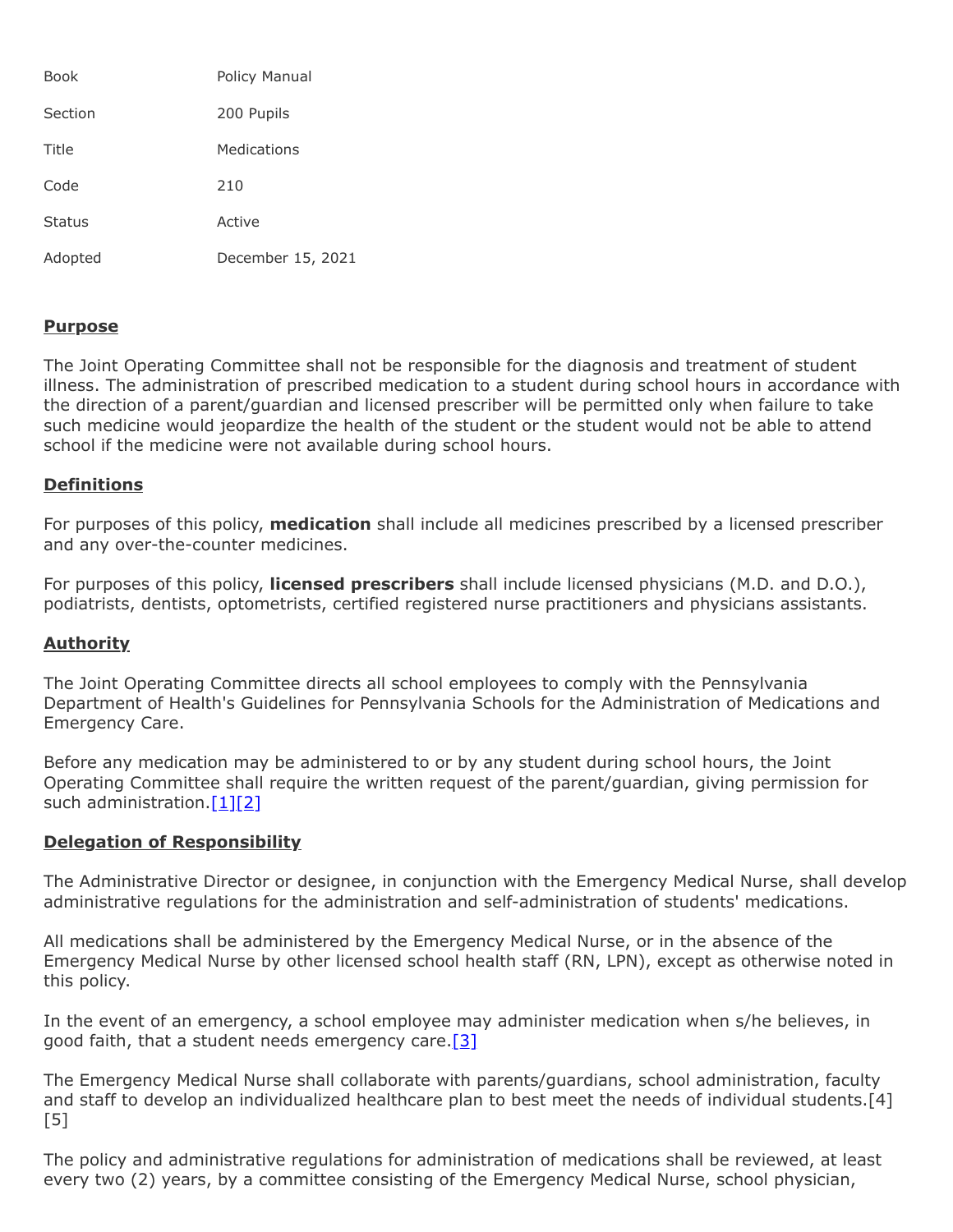school dentist, designated administrators and revised as necessary.

# **Guidelines**

The school shall inform all parents/guardians, students and staff about the policy and administrative regulations governing the administration of medications.

All standing medication orders and parental consents shall be renewed at the beginning of each school year.

Student health records shall be confidential and maintained in accordance with state and federal laws and regulations and the Department of Health Guidelines.<sup>[6][7]</sup>

Students may possess and use asthma inhalers and epinephrine auto-injectors when permitted in accordance with state law and Joint Operating Committee policy.<sup>[8][9]</sup>

#### Delivery and Storage of Medications

All medication shall be brought to the Emergency Medical Nurse's office, or the main office if the Emergency Medical Nurse is in another building, by the parent/guardian or by another adult designated by the parent/guardian. All medication shall be stored in the original pharmacy-labeled container and kept in a locked cabinet designated for storage of medication. Medications that require refrigeration shall be stored and locked in a refrigerator designated only for medications. The school shall not store more than a thirty-day supply of an individual student's medication.

Medication should be recorded and logged in with the date, name of student, name of medication, amount of medication, and signatures of the parent/guardian or designated adult delivering the medication and the school health personnel receiving the medication.

Nonprescription medication must be delivered in its original packaging and labeled with the student's name.

Prescription medication shall be delivered in its original packaging and labeled with:

- 1. Name, address, telephone and federal DEA (Drug Enforcement Agency) number of the pharmacy.
- 2. Student's name.
- 3. Directions for use (dosage, frequency and time of administration, route, special instructions).
- 4. Name and registration number of the licensed prescriber.
- 5. Prescription serial number.
- 6. Date originally filled.
- 7. Name of medication and amount dispensed.
- 8. Controlled substance statement, if applicable.

All medication shall be accompanied by a completed Medication Administration Consent and Licensed Prescriber's Medication Order Form, or other written communication from the licensed prescriber.

#### Disposal of Medications

Procedures shall be developed for the disposal of medications consistent with the Department of Health Guidelines, which shall include: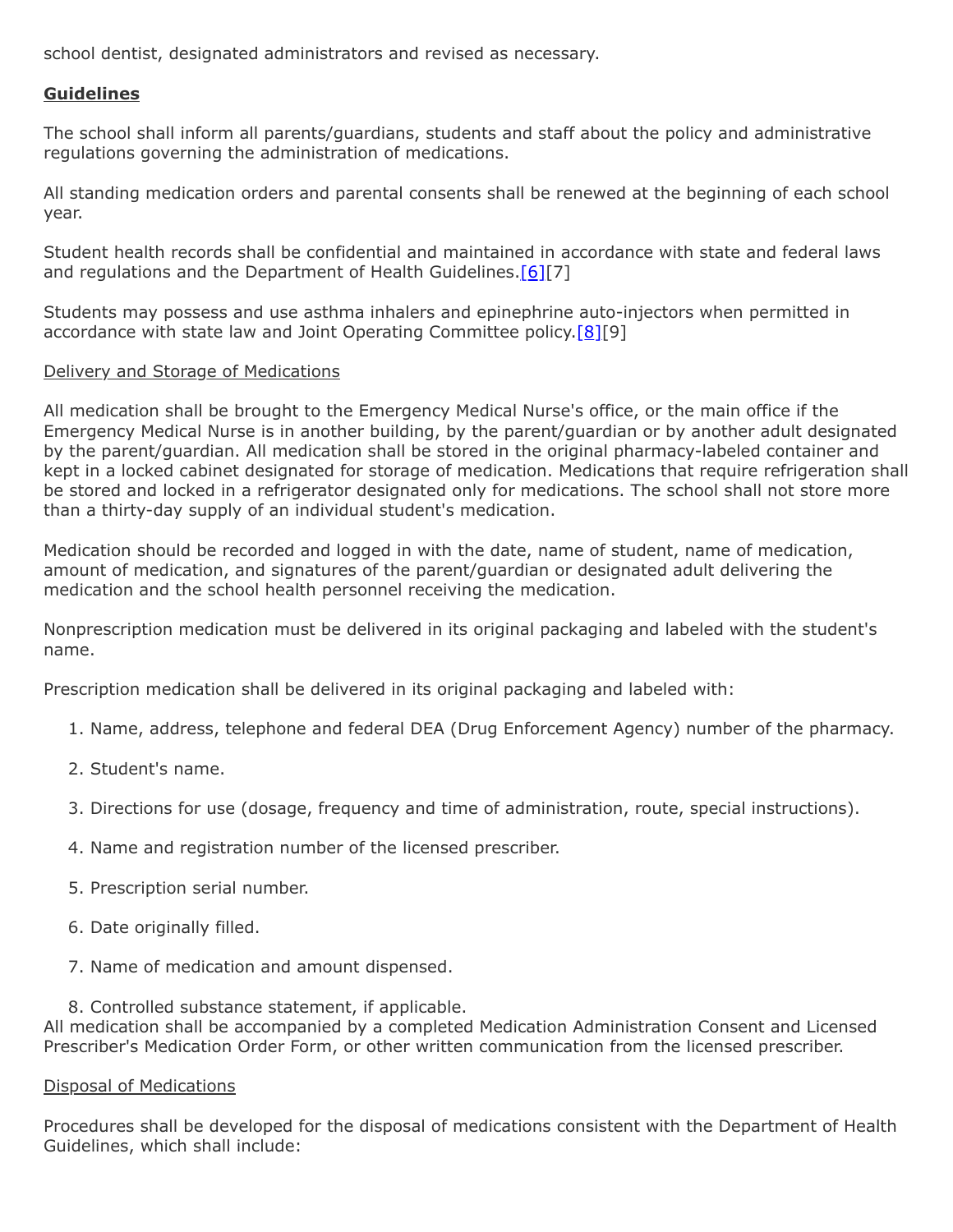- 1. Guidelines for disposal of contaminated needles or other contaminated sharp materials immediately in an appropriately labeled, puncture resistant container.
- 2. Processes for immediately returning to parents/guardians all discontinued and outdated medications, as well as all unused medications at the end of the school year.
- 3. Methods for safe and environmentally friendly disposal of medications.
- 4. Proper documentation of all medications returned to parents/guardians and for all medications disposed of by the Emergency Medical Nurse or other licensed school health staff. Documentation shall include, but not be limited to, date, time, amount of medication and appropriate signatures. Student Self-Administration of Emergency Medications

Prior to allowing a student to self-administer emergency medication, the school shall require the following:[9]

- 1. An order from the licensed prescriber for the medication, including a statement that it is necessary for the student to carry the medication and that the student is capable of self-administration.
- 2. Written parent/guardian consent.
- 3. An Individual Health Plan including an Emergency Care Plan.
- 4. The Emergency Medical Nurse shall conduct a baseline assessment of the student's health status.
- 5. The student shall demonstrate administration skills to the Emergency Medical Nurse and responsible behavior.

The Emergency Medical Nurse shall provide periodic and ongoing assessments of the student's selfmanagement skills.

The student shall notify the Emergency Medical Nurse immediately following each occurrence of selfadministration of medication.

Students shall demonstrate a cooperative attitude in all aspects of self-administration of medication. Privileges for self-administration of medication will be revoked if school policies regarding selfadministration are violated.

# Administration of Medication During Field Trips and Other School-Sponsored Activities

The Joint Operating Committee directs planning for field trips and other school-sponsored activities to start early in the school year and to include collaboration between administrators, teachers, the Emergency Medical Nurse, appropriate parents/guardians and other designated health officials.[10]

Considerations when planning for administration of medication during field trips and other schoolsponsored programs and activities shall be based on the student's individual needs and may include the following:

- 1. Assigning school health staff to be available.
- 2. Utilizing a licensed person from the school's substitute list.
- 3. Contracting with a credible agency which provides temporary nursing services.
- 4. Utilizing licensed volunteers via formal agreement that delineates responsibilities of both the school and the individual.